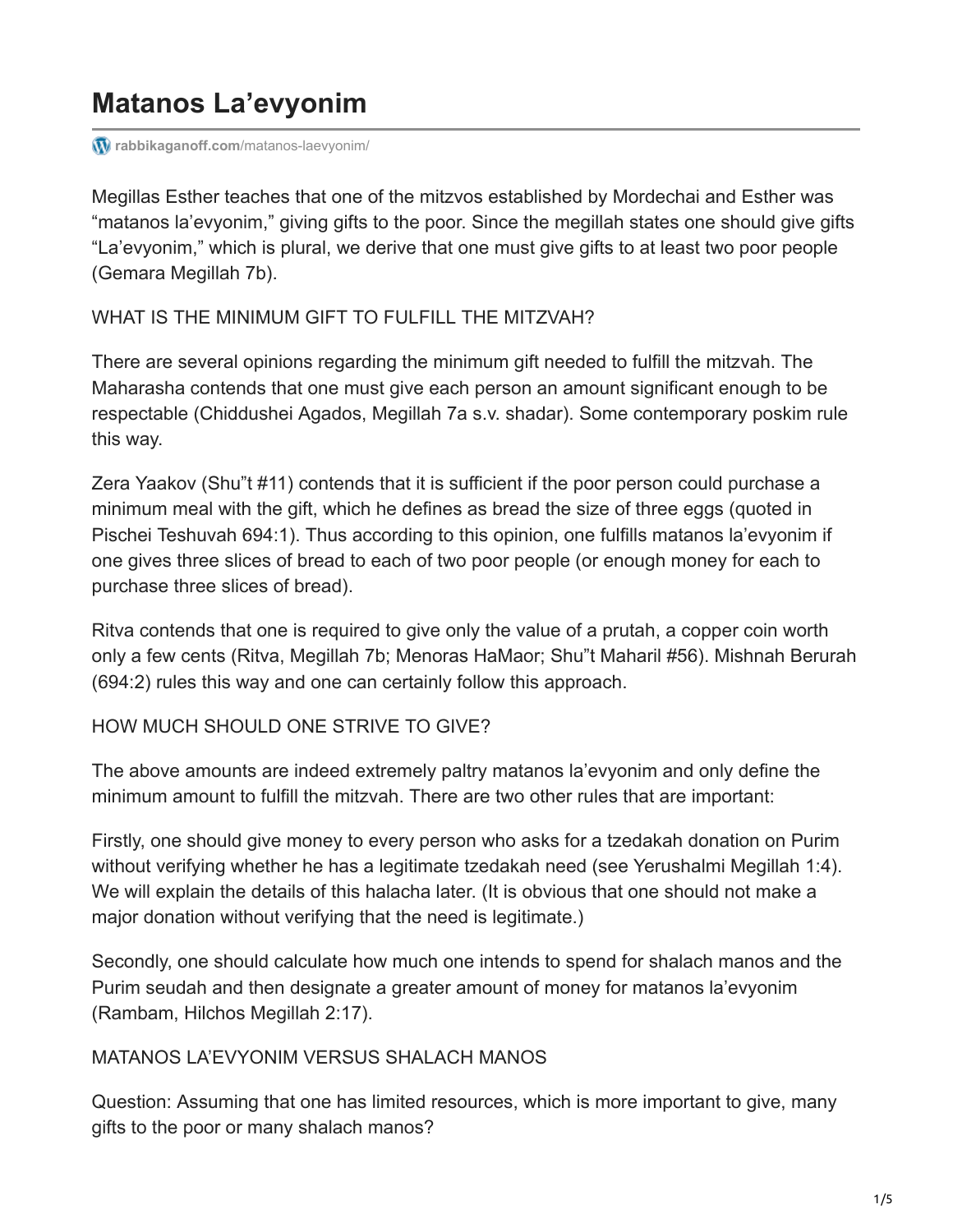One should give a greater amount of matanos la'evyonim and limit how much shalach manos he sends (Rambam, Hilchos Megillah 2:17).

## IS IT BETTER TO GIVE A LOT TO A FEW POOR, OR A LITTLE TO EACH?

The Bach rules that someone with 100 gold coins to distribute for matanos la'evyonim should distribute one coin to each of 100 poor people rather than give it all to one individual because this makes more people happy (Bach 695 s.v. v'tzarich lishloach). According to Rav Elyashiv, it is better to give two large gifts that will make two aniyim happy than to give many small gifts that are insufficient to make the recipients happy (quoted in Shevus Yitzchok on Purim, pg. 98).

These two Piskei halacha are not in conflict — quite the contrary, they complement one another. The mitzvah of matanos la'evyonim is to make as many poor people happy as possible. Receiving a very small gift does not place a smile on a poor man's face, although it fulfills the minimal requirements of the mitzvah as noted above. However, both the Bach's gold coin and Rav Elyashiv's large gift accomplish that the poor person becomes happy. Therefore, giving each person enough of a gift to bring a smile to his face is a bigger mitzvah than giving a very large gift to one person and being unable to bring a smile to the others. Thus, the optimal way to perform the mitzvah is to make as many people happy as possible.

#### MAY MATANOS LA'EVYONIM COME FROM MAASER FUNDS?

The minimal amount that I am required to give may not be from maaser funds just as one may not spend maaser money on other mitzvos (Shu"t Maharil #56; Magen Avraham 694:1). The additional money that I give may be from maaser (Magen Avraham 694:1). However, since I concluded that one is not required to give more than one perutah to each of two poor people, two perutos are worth only a few cents. Therefore, once can assume that virtually all one's matanos la'evyonim may come from maaser money.

#### DO I FULFILL THE MITZVAH WITH MONEY GIVEN BEFORE PURIM?

If the poor person receives the money on Purim, one is yotzei (Be'er Heiteiv 695:7; Aruch HaShulchan 694:2). Therefore, one can fulfill the mitzvah by mailing a contribution if one is certain that the poor person will receive it on Purim. If the poor person receives the money before Purim, one is not yotzei (Magen Avraham 694:1).

Similarly, one does not fulfill the mitzvah of matanos la'evyonim if the ani does not receive the money until after Purim.

#### DO I FULFILL MATANOS LA'EVYONIM BY DONATING MONEY TO AN ORGANIZATION?

If the organization distributes the money to the poor on Purim, I can perform my mitzvah this way.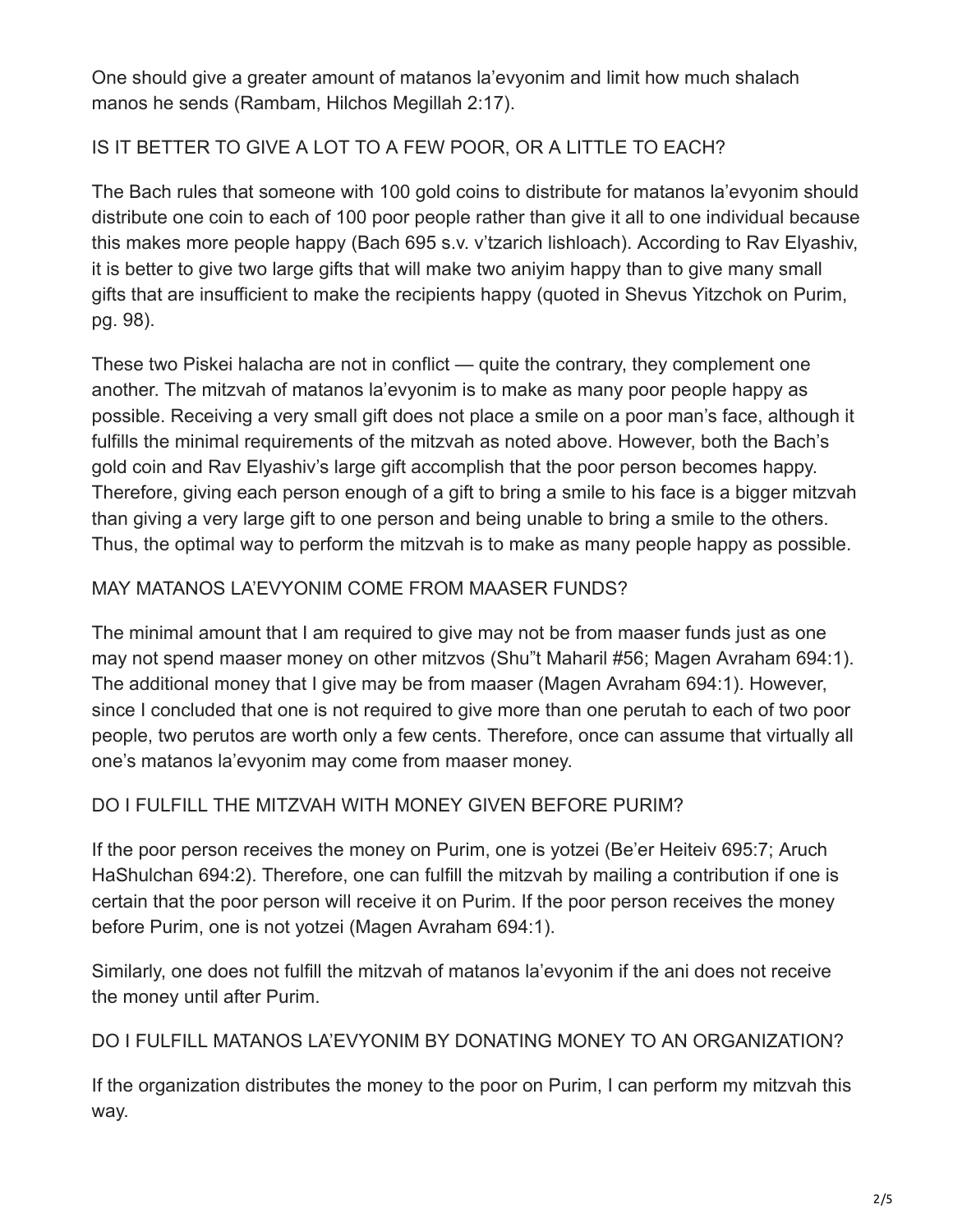## DOES GETTING A TAX DEDUCTION PRECLUDE ME FROM FULFILLING MATANOS LA'EVYONIM?

If I donate the money through an institution that will distribute the money on Purim, I can fulfill the mitzvah and also deduct the donation from my tax liability.

#### CAN I FULFILL THE MITZVAH BY CHECK?

If the poor person can convert the check into cash or food on Purim, then I fulfill the mitzvah (Shvus Yitzchok pg. 99, quoting Rav Elyashiv).

#### DOES MY WIFE NEED TO GIVE HER OWN MATANOS LA'EVYONIM?

A woman is obligated in matanos la'evyonim (Shulchan Aruch 695:4). Magen Avraham states "I did not see that people are careful about this, possibly because this rule applies only to a widow or other woman who does not have a husband but that a married woman fulfills her obligation by having her husband distribute for her. However, one should be more machmir." Thus according to the Magen Avraham, a woman should distribute her own money to the poor. It would be acceptable for a husband to tell his wife, "I am giving matanos la'evyonim specifically on your behalf," but it is better if he gives her the money for her to distribute or gives the money to a shaliach to be zocheh for her, and then gives the money to the ani. Although most poskim follow the Magen Avraham's ruling, some rule that a married woman fulfills the mitzvah when her husband gives, even without making any special arrangements (Aruch HaShulchan 694:2), and others contend that a married woman has no responsibility to give matanos la'evyonim (Pri Chodosh, quoting Maharikash).

#### MUST I GIVE MONEY?

No. One fulfills the mitzvah by giving the poor either food or money (Rambam). However, one should give the poor person something that he can use to enhance his celebration of Purim (see Pri Megadim, Mishbetzos Zahav 694:1).

#### MUST THE POOR PERSON USE THE MONEY FOR PURIM?

No. The poor person may do whatever he wants with the money (see Gemara Bava Metzia 78b).

#### MAY ONE FULFILL THE MITZVAH AT NIGHT?

One does not fulfill the mitzvos of matanos la'evyonim, shalach manos, or the Purim meal if they are performed at night (see Machatzis HaShekel 694:1).

HOW POOR MUST A PERSON BE TO QUALIFY FOR MATANOS LA'EVYONIM?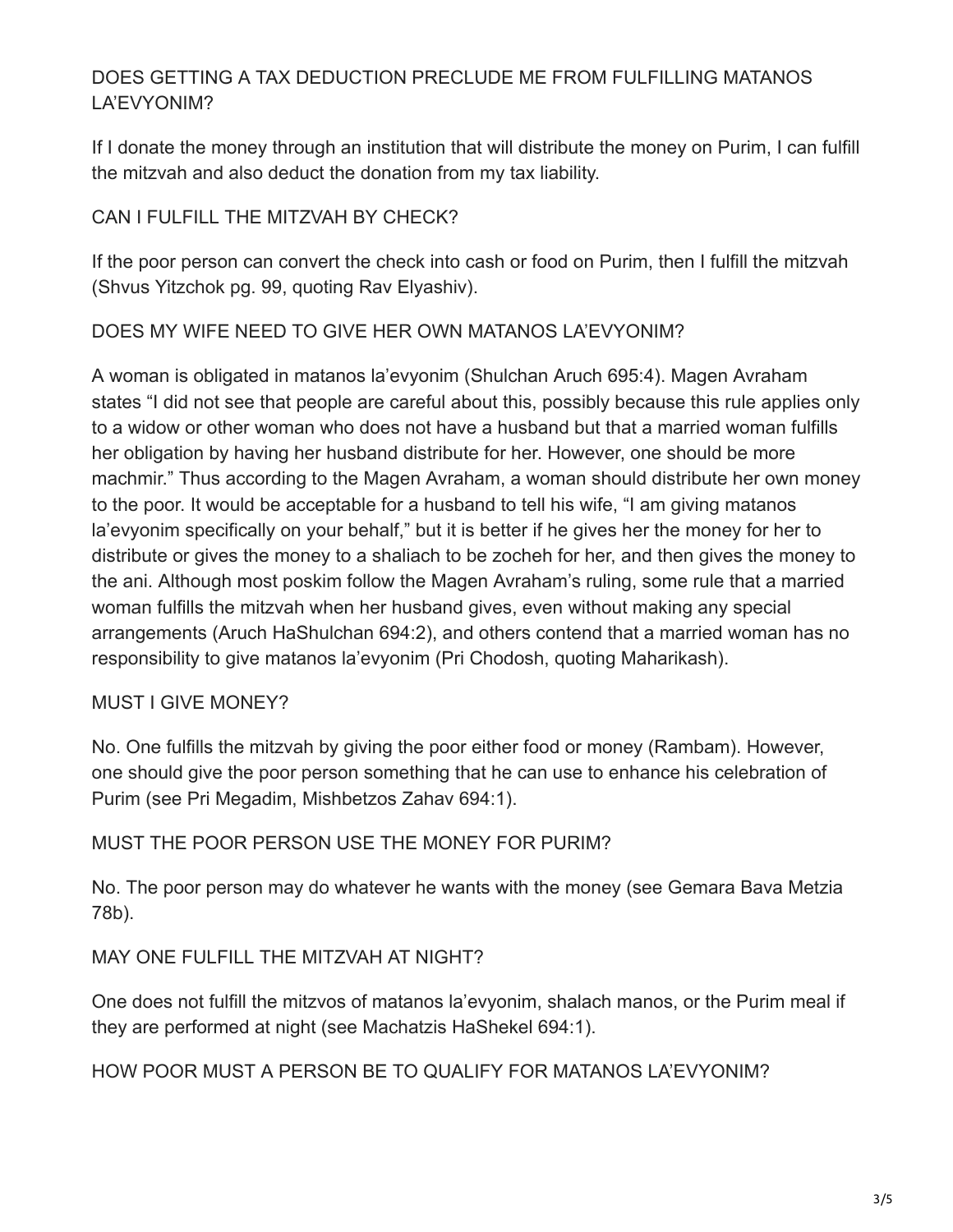The Mishnah (Peah 8:8) states that someone who owns less than 200 zuz qualifies to collect most of the Torah's gifts to the poor, including maaser ani, the second tithe reserved for the poor, and peah, the corner of the field left for them. What is the modern equivalent of owning 200 zuz? Contemporary poskim rule that someone whose income is insufficient to pay for his family's expenses qualifies as a poor person for all halachos including matanos la'evyonim. This is assuming that he does not have enough income or savings to support his family without selling basic essentials (Piskei Teshuvos 694:2).

DOES A POOR PERSON HAVE A MITZVAH OF GIVING TO THE POOR?

Does the mitzvah of matanos la'evyonim apply to the poor? Is there an easy way for him to perform it?

The Tur (694) states that "Chayov **kol** adam litein matanos la'aniyim," "Every person is obligated to give matanos la'evyonim." What is added by emphasizing "kol," everyone? The Bach explains that this emphasizes that even a poor person, who is himself a tzedakah recipient, must also give.

Is there an inexpensive way for a poor person to give matanos la'evyonim?

Yes, he can give part of his seudas Purim to another poor person and the other poor person reciprocates. Thereby, they both fulfill matanos la'evyonim (Mishnah Berurah 694:2). Also, note that according to what I concluded above, a poor person can give a quarter to each of two other paupers and thereby fulfill the mitzvah.

#### MAY ONE USE MONEY COLLECTED FOR MATANOS LA'EVYONIM FOR A DIFFERENT PURPOSE?

One may not use money collected for matanos la'evyonim for a different tzedakah (Gemara Bava Metzia 78b). This is because the people who donated the money expect to fulfill two mitzvos with their donation: tzedakah and the special mitzvah of matanos la'evyonim. Thus, if one uses the money for a different tzedakah purpose, they fulfilled the mitzvah of tzedakah, but not the mitzvah of matanos la'evyonim.

If someone decided to give money for matanos la'evyonim, he is required to give it for this purpose even if he did not say so (Mishnah Berurah 694:6, quoting Hagahos Ashri).

#### PURIM VERSUS SHUSHAN PURIM

Do residents of Yerushalayim and other ancient walled cities who observe Purim on the fifteenth of Adar (often referred to as "Shushan Purim") fulfill the mitzvah of matanos la'evyonim by giving to the poor who observed Purim the day before? Do people who observe Purim on the Fourteenth fulfill the mitzvah by giving to the poor of Yerushalayim when it is not yet Purim for them? These are good questions that are debated by contemporary poskim.